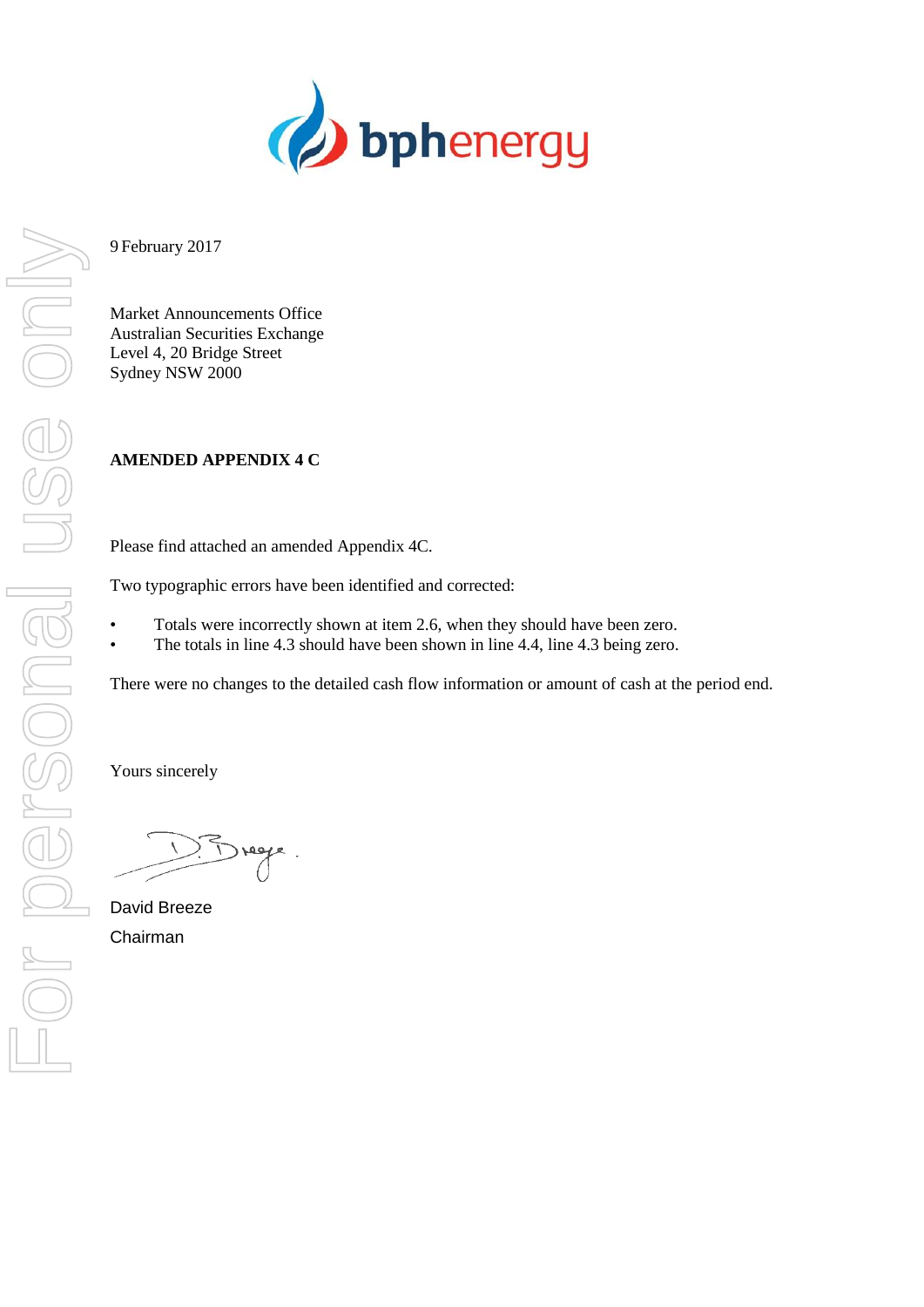*+Rule 4.7B*

# **Appendix 4C**

# **Quarterly report for entities subject to Listing Rule 4.7B**

Introduced 31/03/00 Amended 30/09/01, 24/10/05, 17/12/10, 01/09/16

### **Name of entity**

BPH Energy Ltd

**ABN Quarter ended ("current quarter")**

41 095 912 002 31 December 2016

|     | <b>Consolidated statement of cash flows</b>         | <b>Current quarter</b><br>\$A'000 | Year to date<br>(6 months)<br>\$A'000 |
|-----|-----------------------------------------------------|-----------------------------------|---------------------------------------|
| 1.  | Cash flows from operating activities                |                                   |                                       |
| 1.1 | Receipts from customers                             |                                   |                                       |
| 1.2 | Payments for                                        |                                   |                                       |
|     | research and development<br>(a)                     |                                   |                                       |
|     | product manufacturing and operating<br>(b)<br>costs |                                   |                                       |
|     | advertising and marketing<br>(c)                    |                                   |                                       |
|     | leased assets<br>(d)                                |                                   |                                       |
|     | staff costs<br>(e)                                  |                                   |                                       |
|     | (f)<br>administration and corporate costs           | (80)                              | (197)                                 |
| 1.3 | Dividends received (see note 3)                     |                                   |                                       |
| 1.4 | Interest received                                   |                                   | 2                                     |
| 1.5 | Interest and other costs of finance paid            |                                   |                                       |
| 1.6 | Income taxes paid                                   |                                   |                                       |
| 1.7 | Government grants and tax incentives                |                                   |                                       |
| 1.8 | Other (provide details if material)                 |                                   |                                       |
| 1.9 | Net cash from / (used in) operating<br>activities   | (79)                              | (195)                                 |

| 2.  | Cash flows from investing activities |   |  |
|-----|--------------------------------------|---|--|
| 2.1 | Payments to acquire:                 |   |  |
|     | property, plant and equipment<br>(a) |   |  |
|     | businesses (see item 10)<br>(b)      | - |  |
|     | investments<br>(C)                   |   |  |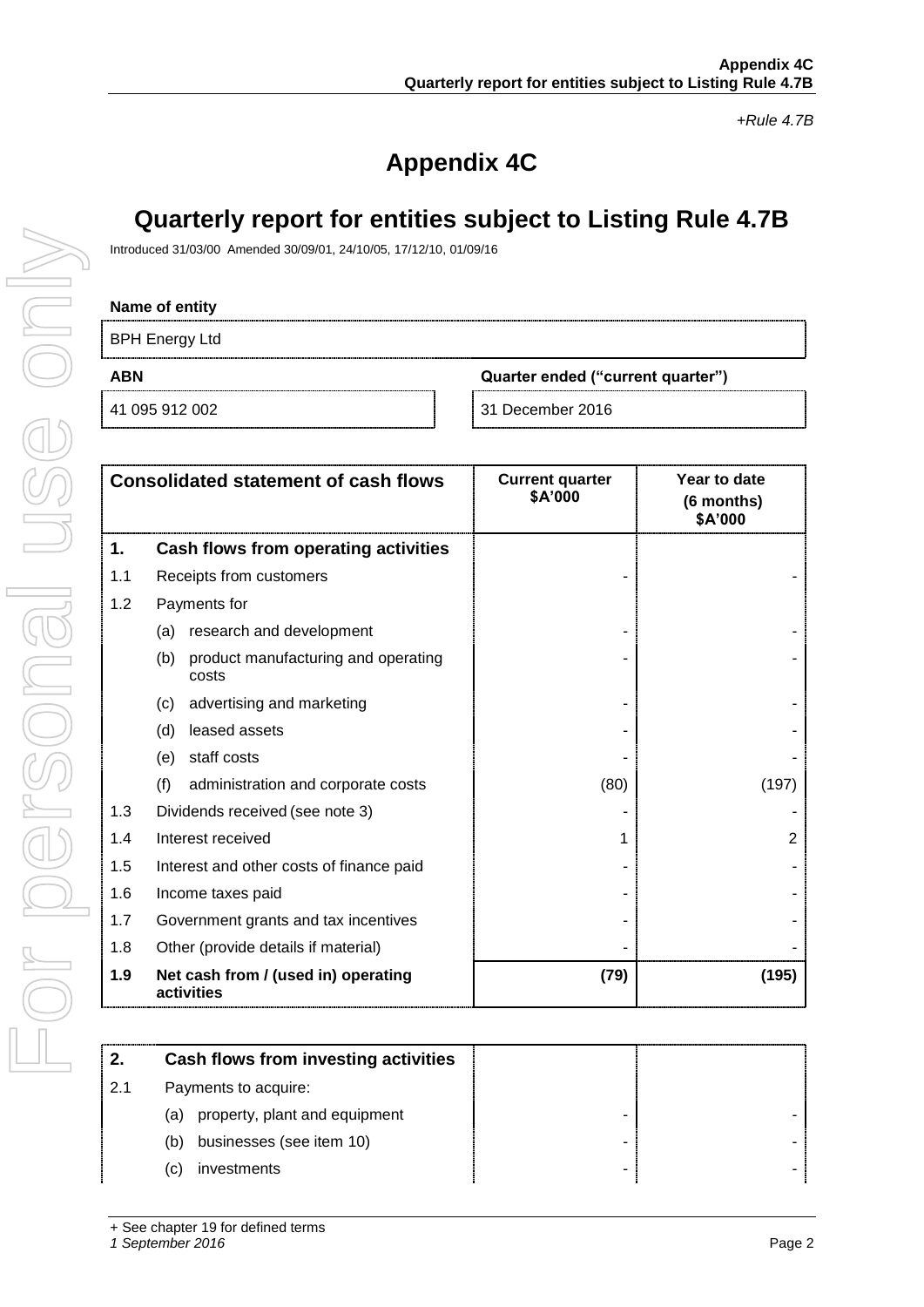| <b>Consolidated statement of cash flows</b> |                                                   | <b>Current quarter</b><br>\$A'000 | Year to date<br>(6 months)<br>\$A'000 |
|---------------------------------------------|---------------------------------------------------|-----------------------------------|---------------------------------------|
|                                             | (d)<br>intellectual property                      |                                   |                                       |
|                                             | other non-current assets<br>(e)                   |                                   |                                       |
| 2.2                                         | Proceeds from disposal of:                        |                                   |                                       |
|                                             | property, plant and equipment<br>(a)              |                                   |                                       |
|                                             | businesses (see item 10)<br>(b)                   |                                   |                                       |
|                                             | (c)<br>investments                                |                                   |                                       |
|                                             | (d)<br>intellectual property                      |                                   |                                       |
|                                             | other non-current assets<br>(e)                   |                                   |                                       |
| 2.3                                         | Cash flows from loans to other entities           |                                   |                                       |
| 2.4                                         | Dividends received (see note 3)                   |                                   |                                       |
| 2.5                                         | Other (provide details if material)               |                                   |                                       |
| 2.6                                         | Net cash from / (used in) investing<br>activities |                                   |                                       |

| 3.   | Cash flows from financing activities                                           |      |       |
|------|--------------------------------------------------------------------------------|------|-------|
| 3.1  | Proceeds from issues of shares                                                 |      | 553   |
| 3.2  | Proceeds from issue of convertible notes                                       |      |       |
| 3.3  | Proceeds from exercise of share options                                        |      |       |
| 3.4  | Transaction costs related to issues of<br>shares, convertible notes or options |      |       |
| 3.5  | Proceeds from borrowings                                                       |      |       |
| 3.6  | Repayment of borrowings                                                        | (50) | (50)  |
| 3.7  | Transaction costs related to loans and<br>borrowings                           |      |       |
| 3.8  | Dividends paid                                                                 |      |       |
| 3.9  | Other (provide details if material)                                            |      |       |
| 3.10 | Net cash from / (used in) financing<br>activities                              | (50) | (503) |

| 4.  | Net increase / (decrease) in cash and<br>cash equivalents for the period |      |       |
|-----|--------------------------------------------------------------------------|------|-------|
| 4.1 | Cash and cash equivalents at beginning of<br>quarter/year to date        | 549  | 112   |
| 4.2 | Net cash from / (used in) operating<br>activities (item 1.9 above)       | (79) | (195) |
| 4.3 | Net cash from / (used in) investing activities<br>(item 2.6 above)       |      |       |
| 4.4 | Net cash from / (used in) financing activities<br>(item 3.10 above)      | (50) | 503   |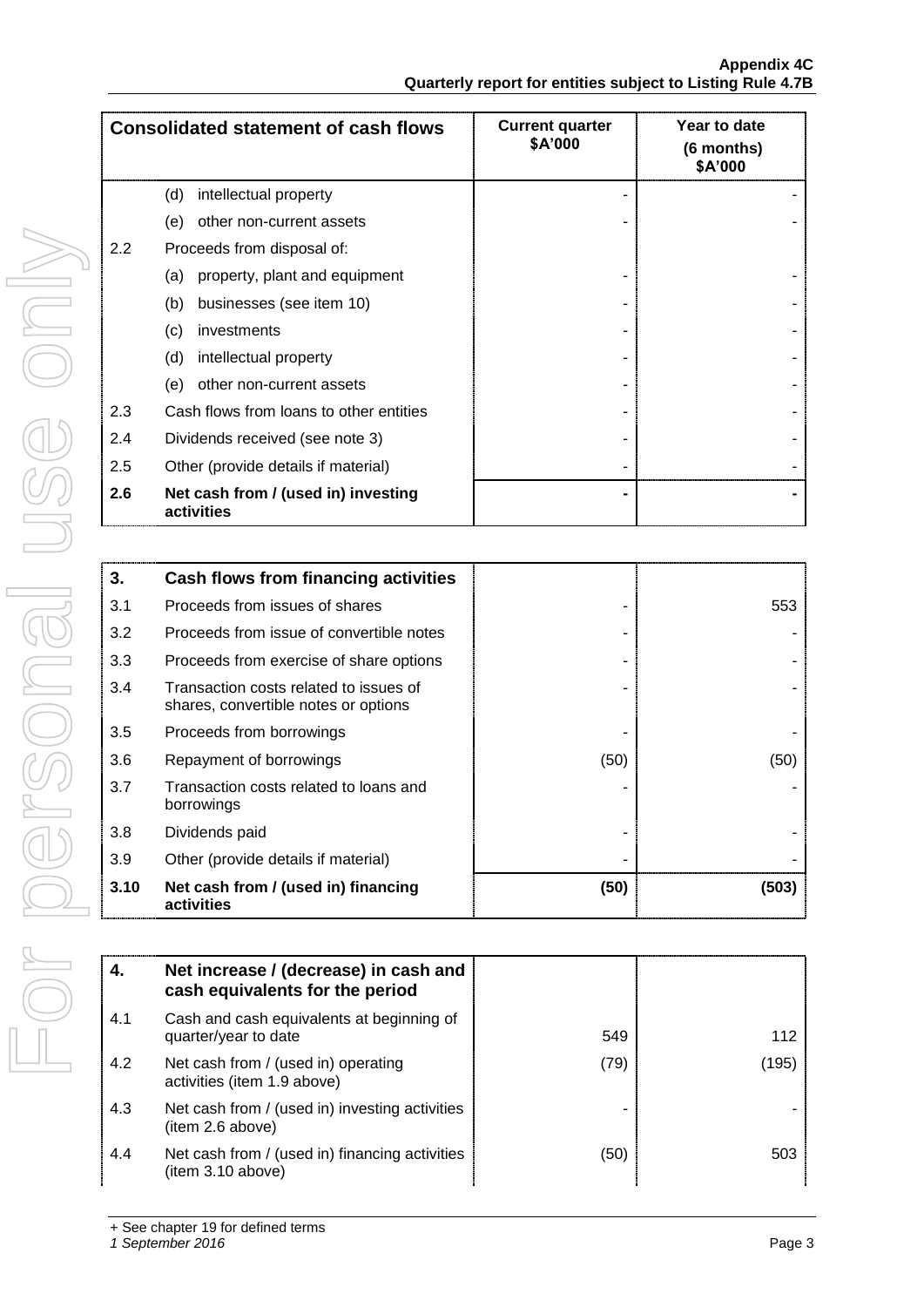| <b>Consolidated statement of cash flows</b> |                                                      | <b>Current quarter</b><br>\$A'000 | Year to date<br>(6 months)<br>\$A'000 |
|---------------------------------------------|------------------------------------------------------|-----------------------------------|---------------------------------------|
| 4.5                                         | Effect of movement in exchange rates on<br>cash held |                                   |                                       |
| 4.6                                         | Cash and cash equivalents at end of<br>quarter       | 420                               | 420                                   |

| 5.  | Reconciliation of cash and cash<br>equivalents<br>at the end of the quarter (as shown in the<br>consolidated statement of cash flows) to the<br>related items in the accounts | <b>Current quarter</b><br><b>\$A'000</b> | <b>Previous quarter</b><br>\$A'000 |
|-----|-------------------------------------------------------------------------------------------------------------------------------------------------------------------------------|------------------------------------------|------------------------------------|
| 5.1 | <b>Bank balances</b>                                                                                                                                                          | 411                                      | 540                                |
| 5.2 | Call deposits                                                                                                                                                                 |                                          |                                    |
| 5.3 | <b>Bank overdrafts</b>                                                                                                                                                        |                                          |                                    |
| 5.4 | Other (provide details)                                                                                                                                                       |                                          |                                    |
| 5.5 | Cash and cash equivalents at end of<br>quarter (should equal item 4.6 above)                                                                                                  | 420                                      | 549                                |

- **6.** Payments to directors of the entity and their associates
- 6.1 Aggregate amount of payments to these parties included in item 1.2 (6)
- 6.2 Aggregate amount of cash flow from loans to these parties included in item 2.3
- 6.3 Include below any explanation necessary to understand the transactions included in items 6.1 and 6.2

Consulting fees to associate

For personal use only

POI Dersonel

USG ONN

- **7. Payments to related entities of the entity and their associates**
- 7.1 Aggregate amount of payments to these parties included in item 1.2
- 7.2 Aggregate amount of cash flow from loans to these parties included in item 2.3
- 7.3 Include below any explanation necessary to understand the transactions included in items 7.1 and 7.2

| ayments to these pa<br>ash flow from loans t |
|----------------------------------------------|
| anation necessary to                         |
|                                              |
|                                              |
| l entities of the er                         |
| ayments to these pai                         |
| ash flow from loans t                        |
| anation necessarv to                         |

| <b>Current quarter</b><br>\$A'000 |  |
|-----------------------------------|--|
|                                   |  |
|                                   |  |
|                                   |  |

| <b>Current quarter</b><br>\$A'000 |
|-----------------------------------|
| (6)                               |
|                                   |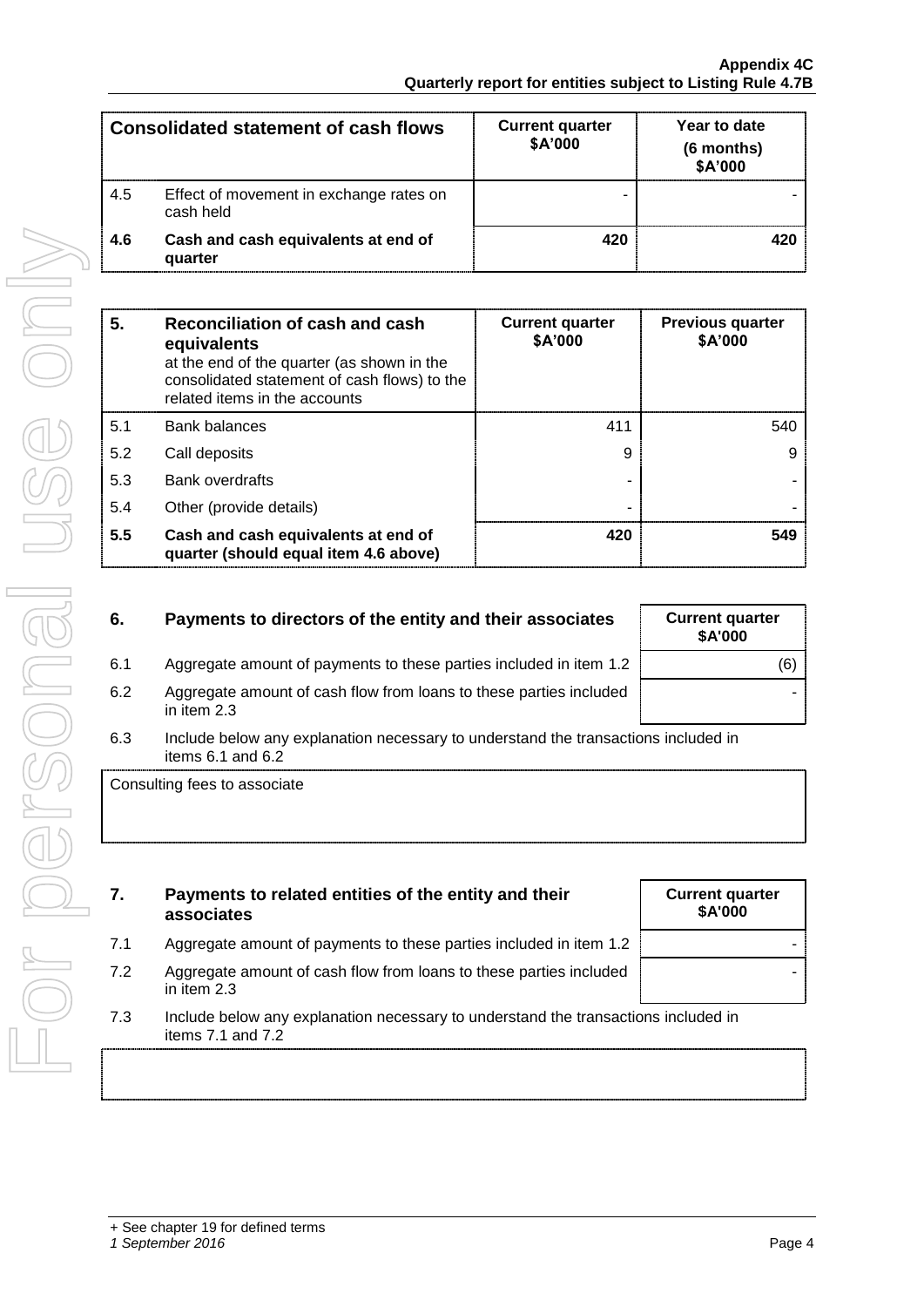| 8. | <b>Financing facilities available</b> |
|----|---------------------------------------|
|    | Add notes as necessary for an         |
|    | understanding of the position         |

- 
- 
- 8.3 Other (please specify) and the state of the state of the state of the state of the state of the state of the state of the state of the state of the state of the state of the state of the state of the state of the state
- **Total facility amount at quarter end \$A'000 Amount drawn at quarter end \$A'000** 8.1 Loan facilities **Access 19.1 Loan facilities** 8.2 Credit standby arrangements and the standard standard standard standard standard standard standard standard standard standard standard standard standard standard standard standard standard standard standard standard st
- 8.4 Include below a description of each facility above, including the lender, interest rate and whether it is secured or unsecured. If any additional facilities have been entered into or are proposed to be entered into after quarter end, include details of those facilities as well.

| 9.  | <b>Estimated cash outflows for next quarter</b> | \$A'000 |
|-----|-------------------------------------------------|---------|
| 9.1 | Research and development                        |         |
| 9.2 | Product manufacturing and operating costs       |         |
| 9.3 | Advertising and marketing                       |         |
| 9.4 | Leased assets                                   |         |
| 9.5 | Staff costs                                     |         |
| 9.6 | Administration and corporate costs              | (139)   |
| 9.7 | Other (provide details if material)             |         |
| 9.8 | <b>Total estimated cash outflows</b>            | (139)   |

| 10.  | Acquisitions and disposals of<br>business entities<br>(items $2.1(b)$ and $2.2(b)$ above) | <b>Acquisitions</b> | <b>Disposals</b> |
|------|-------------------------------------------------------------------------------------------|---------------------|------------------|
| 10.1 | Name of entity                                                                            |                     |                  |
| 10.2 | Place of incorporation or<br>registration                                                 |                     |                  |
| 10.3 | Consideration for acquisition or<br>disposal                                              |                     |                  |
| 10.4 | Total net assets                                                                          |                     |                  |
| 10.5 | Nature of business                                                                        |                     |                  |